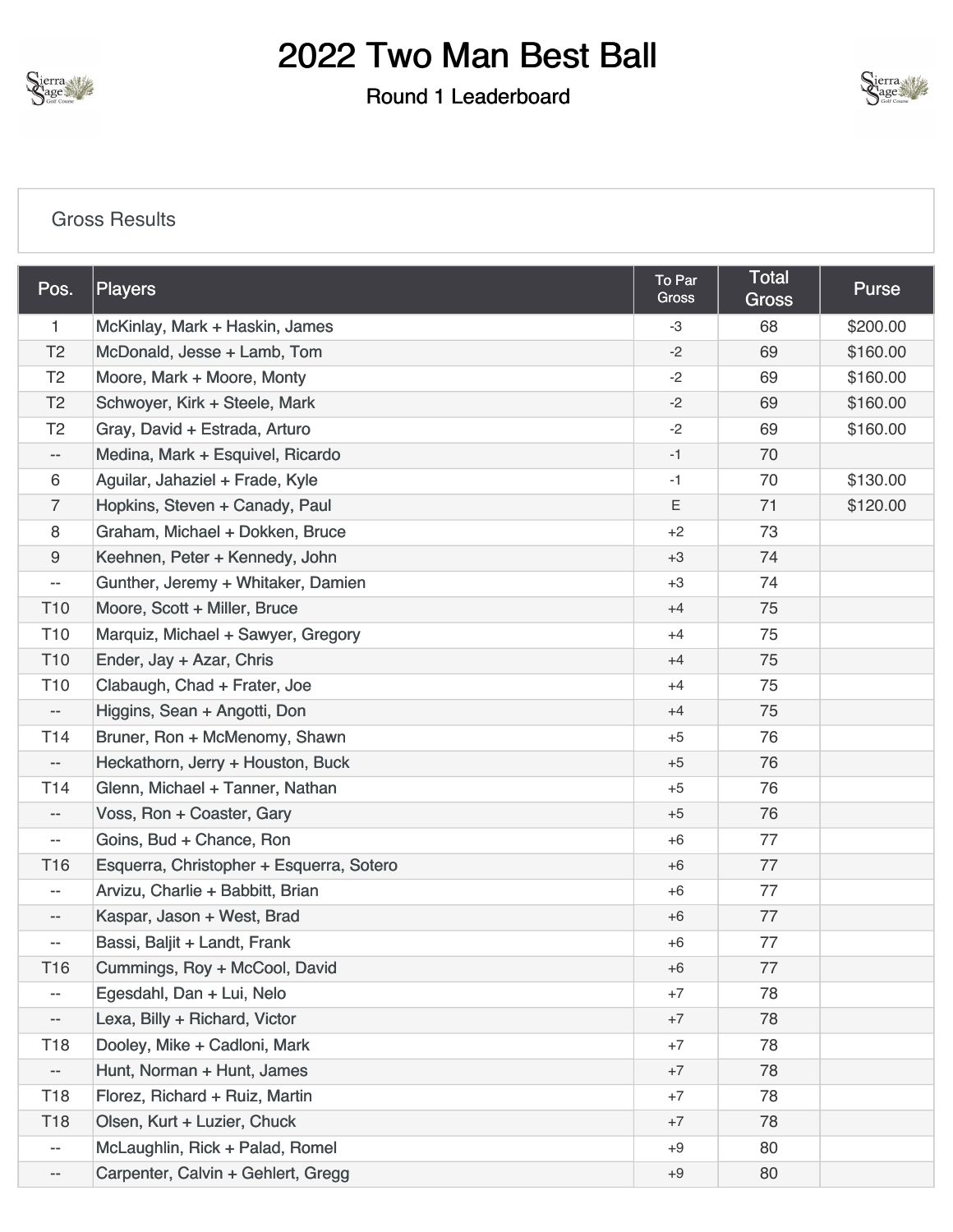

#### Round 1 Leaderboard



| T21                      | Landa, Dan + Kuster, Rick              | $+9$  | 80          |  |
|--------------------------|----------------------------------------|-------|-------------|--|
|                          |                                        |       |             |  |
| T <sub>21</sub>          | Erickson, Brandon + Townsend, Ty       | $+9$  | 80          |  |
| $-$                      | Kanyr, Daniel + Petersen, Donald       | $+10$ | 81          |  |
| 23                       | Weaver, Chris + Matlock, Benjamin      | $+10$ | 81          |  |
| $-$                      | Cook, Josh + Collins, James            | $+10$ | 81          |  |
| $- -$                    | Langum, Dan + Quiruz, Dulles           | $+10$ | 81          |  |
| $\overline{\phantom{a}}$ | Ross, Rick + Bieker, Patrick           | $+11$ | 82          |  |
| $\overline{\phantom{a}}$ | Smit, David + Shorter, John            | $+11$ | 82          |  |
| T <sub>24</sub>          | Morrissey, Jerry + Helser, Tim         | $+11$ | 82          |  |
| T24                      | Barney, Robert + Wohnoutka, Greg       | $+11$ | 82          |  |
| $\overline{\phantom{a}}$ | Montgomery, Dan + Primeau, Robert      | $+12$ | 83          |  |
| $\overline{\phantom{a}}$ | D'Andrea, Doug + Durbin, Joseph        | $+12$ | 83          |  |
| $- -$                    | Buckley, Don + Tallariti, Ron          | $+13$ | 84          |  |
| --                       | Escalante, Ron + Supple, Mike          | $+13$ | 84          |  |
| 26                       | Johns, Paul + Golden, James            | $+14$ | 85          |  |
| $- -$                    | Binks, Jim + Mattos, Peter             | $+14$ | 85          |  |
| $\overline{\phantom{a}}$ | Butcher, Dustin + Thomason, Mike/spike | $+14$ | 85          |  |
| $-$                      | Sylvia, Bob + Hultberg, Tye            | $+14$ | 85          |  |
| $- -$                    | Boggs, Mitch + Santos, Sergio          | $+15$ | 86          |  |
| $\overline{\phantom{a}}$ | Gumina, Charlie + Fromeyer, Jesse      | $+15$ | 86          |  |
| $- -$                    | La Roche, Harley + Martinez, Luis      | $+15$ | 86          |  |
| $\overline{\phantom{a}}$ | Mager, Jerry + Cassinelli, Kevin       | $+16$ | 87          |  |
| $- -$                    | Belzman, Richard + Hawley, Mike        | $+17$ | 88          |  |
| $- -$                    | Cockrell, Larry + Seifert, Ray         | $+18$ | 89          |  |
| $- -$                    | McHaney, Bill + Laughton, Glen         | $+18$ | 89          |  |
| $\overline{\phantom{a}}$ | Herman, Todd + Nicholson, Dean         | $+23$ | 94          |  |
| 27                       | DePrater, Chris + Jaeger, Gregory      | $+32$ | 103         |  |
| 028                      | McDonald, Jason + Williams, Jake       |       | <b>ODNF</b> |  |
|                          |                                        |       |             |  |

Total Purse Allocated: \$1,090.00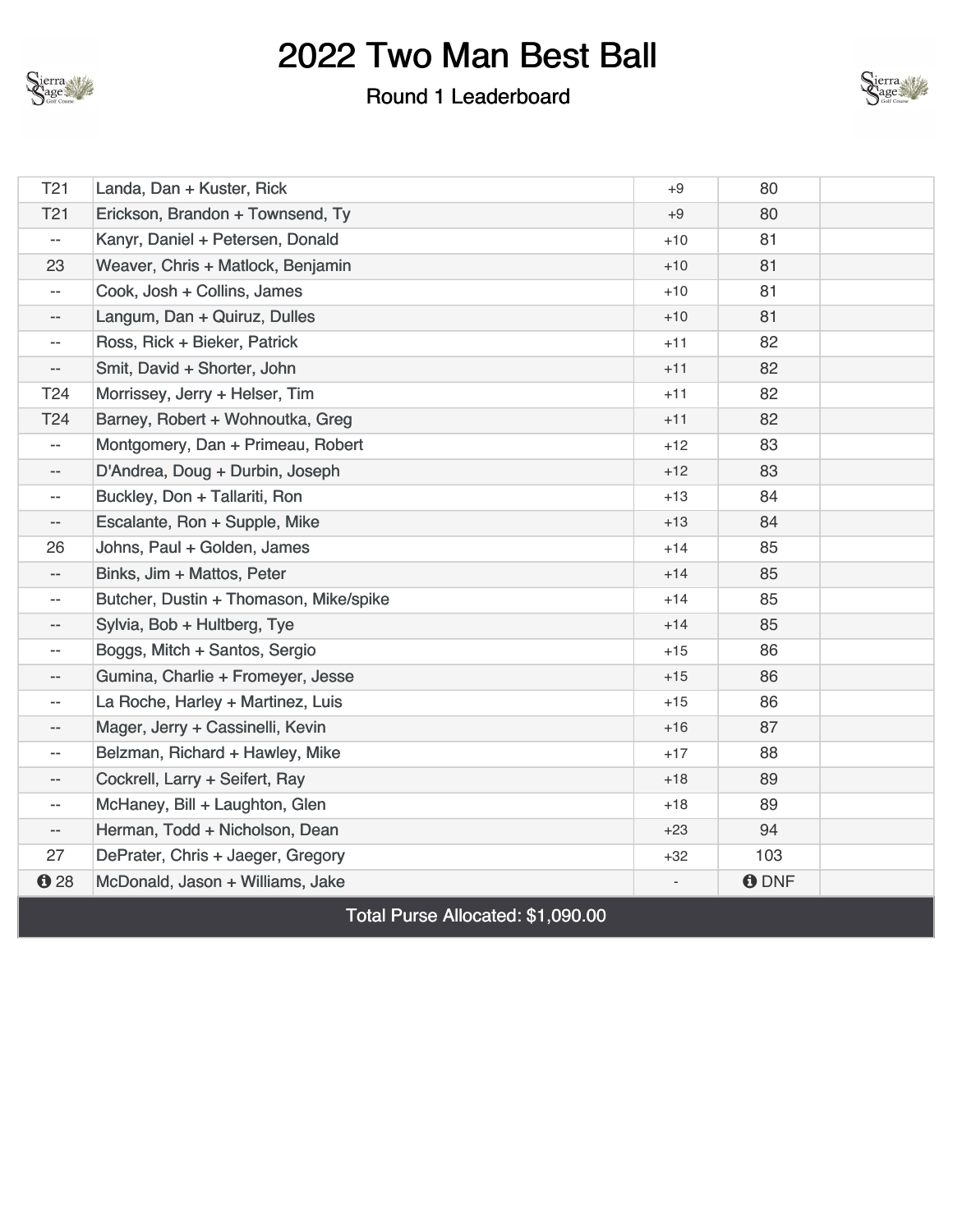

#### Round 1 Leaderboard



#### [Net Results](https://cdn2.golfgenius.com/v2tournaments/8416193294404428026?called_from=&round_index=1)

| Pos.                     | Players                                | To Par<br><b>Net</b> | <b>Total</b><br><b>Net</b> | <b>Purse</b> |
|--------------------------|----------------------------------------|----------------------|----------------------------|--------------|
| $\mathbf{1}$             | Hunt, Norman + Hunt, James             |                      | 57                         | \$200.00     |
| $\overline{2}$           | Lexa, Billy + Richard, Victor          |                      | 59                         | \$180.00     |
| T <sub>3</sub>           | McLaughlin, Rick + Palad, Romel        | $-10$                | 61                         | \$150.00     |
| T <sub>3</sub>           | Gunther, Jeremy + Whitaker, Damien     | $-10$                | 61                         | \$150.00     |
| T <sub>3</sub>           | Medina, Mark + Esquivel, Ricardo       | $-10$                | 61                         | \$150.00     |
| $- -$                    | Gray, David + Estrada, Arturo          | $-10$                | 61                         |              |
| T <sub>6</sub>           | Boggs, Mitch + Santos, Sergio          | -9                   | 62                         | \$110.00     |
| T <sub>6</sub>           | Egesdahl, Dan + Lui, Nelo              | -9                   | 62                         | \$110.00     |
| T <sub>6</sub>           | Heckathorn, Jerry + Houston, Buck      | -9                   | 62                         | \$110.00     |
| T <sub>6</sub>           | Voss, Ron + Coaster, Gary              | $-9$                 | 62                         | \$110.00     |
| T <sub>6</sub>           | Higgins, Sean + Angotti, Don           | -9                   | 62                         | \$110.00     |
| T <sub>6</sub>           | Kaspar, Jason + West, Brad             | -9                   | 62                         | \$110.00     |
| T <sub>6</sub>           | Bassi, Baljit + Landt, Frank           | -9                   | 62                         | \$110.00     |
| T <sub>13</sub>          | Montgomery, Dan + Primeau, Robert      | -8                   | 63                         | \$80.00      |
| T <sub>13</sub>          | Buckley, Don + Tallariti, Ron          | -8                   | 63                         | \$80.00      |
| T <sub>15</sub>          | Carpenter, Calvin + Gehlert, Gregg     | $-7$                 | 64                         |              |
| T <sub>15</sub>          | Belzman, Richard + Hawley, Mike        | $-7$                 | 64                         |              |
| T <sub>15</sub>          | Arvizu, Charlie + Babbitt, Brian       | $-7$                 | 64                         |              |
| T <sub>15</sub>          | Butcher, Dustin + Thomason, Mike/spike | $-7$                 | 64                         |              |
| T <sub>19</sub>          | Kanyr, Daniel + Petersen, Donald       | -6                   | 65                         |              |
| $\overline{\phantom{a}}$ | Keehnen, Peter + Kennedy, John         | -6                   | 65                         |              |
| T <sub>19</sub>          | Herman, Todd + Nicholson, Dean         | -6                   | 65                         |              |
| T <sub>21</sub>          | Goins, Bud + Chance, Ron               | $-5$                 | 66                         |              |
| $- -$                    | Schwoyer, Kirk + Steele, Mark          | $-5$                 | 66                         |              |
| $-\,-$                   | Ender, Jay + Azar, Chris               | -5                   | 66                         |              |
| T <sub>21</sub>          | Ross, Rick + Bieker, Patrick           | $-5$                 | 66                         |              |
| $\overline{\phantom{m}}$ | Glenn, Michael + Tanner, Nathan        | $-5$                 | 66                         |              |
| T <sub>21</sub>          | Escalante, Ron + Supple, Mike          | $-5$                 | 66                         |              |
| T <sub>21</sub>          | Sylvia, Bob + Hultberg, Tye            | -5                   | 66                         |              |
| $- -$                    | Moore, Mark + Moore, Monty             |                      | 67                         |              |
| T <sub>25</sub>          | Mager, Jerry + Cassinelli, Kevin       | $-4$                 | 67                         |              |
| $- -$                    | Graham, Michael + Dokken, Bruce        | $-4$                 | 67                         |              |
| $\overline{\phantom{m}}$ | Bruner, Ron + McMenomy, Shawn          | -4                   | 67                         |              |
| $- -$                    | Hopkins, Steven + Canady, Paul         | $-4$                 | 67                         |              |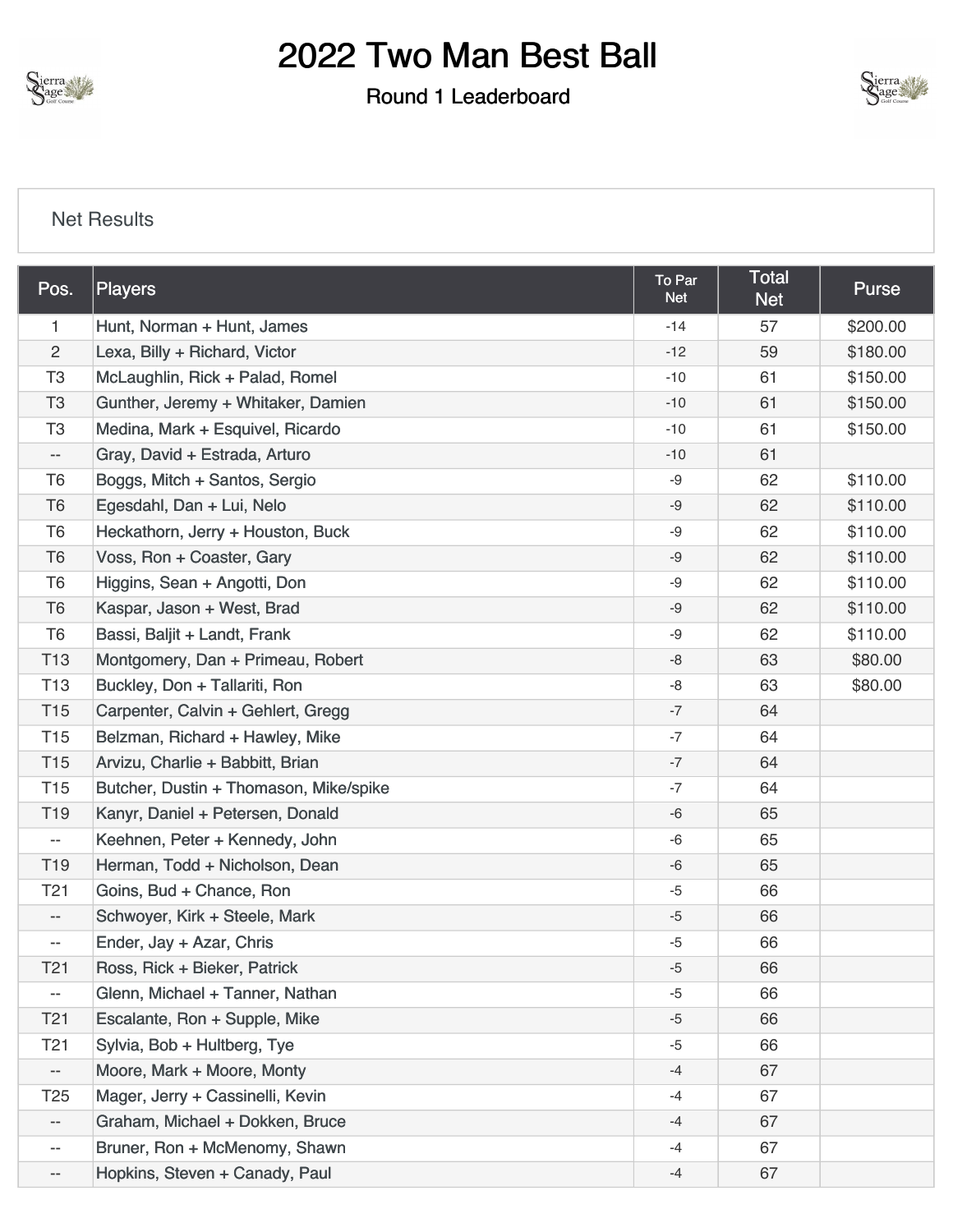

#### Round 1 Leaderboard



| T <sub>25</sub>          | D'Andrea, Doug + Durbin, Joseph                  | $-4$ | 67          |  |
|--------------------------|--------------------------------------------------|------|-------------|--|
| T <sub>25</sub>          | Binks, Jim + Mattos, Peter                       | $-4$ | 67          |  |
| T <sub>25</sub>          | McHaney, Bill + Laughton, Glen                   | $-4$ | 67          |  |
| $\overline{\phantom{a}}$ | Aguilar, Jahaziel + Frade, Kyle                  | $-4$ | 67          |  |
| $\overline{\phantom{a}}$ | Cummings, Roy + McCool, David                    | $-4$ | 67          |  |
| $- -$                    | Olsen, Kurt + Luzier, Chuck                      | $-4$ | 67          |  |
| $- -$                    | McDonald, Jesse + Lamb, Tom                      | -3   | 68          |  |
| $\overline{\phantom{a}}$ | McKinlay, Mark + Haskin, James                   | -3   | 68          |  |
| T <sub>29</sub>          | Smit, David + Shorter, John                      | -3   | 68          |  |
| $\overline{\phantom{a}}$ | Esquerra, Christopher + Esquerra, Sotero         | $-3$ | 68          |  |
| T <sub>29</sub>          | Cook, Josh + Collins, James                      | $-3$ | 68          |  |
| T <sub>29</sub>          | Langum, Dan + Quiruz, Dulles                     | $-3$ | 68          |  |
| $\overline{\phantom{a}}$ | Landa, Dan + Kuster, Rick                        | $-2$ | 69          |  |
| $\overline{\phantom{a}}$ | Clabaugh, Chad + Frater, Joe                     | $-2$ | 69          |  |
| $- -$                    | Florez, Richard + Ruiz, Martin                   | $-2$ | 69          |  |
| $- -$                    | Morrissey, Jerry + Helser, Tim                   | $-2$ | 69          |  |
| $- -$                    | Moore, Scott + Miller, Bruce                     | $-1$ | 70          |  |
| --                       | Marquiz, Michael + Sawyer, Gregory               | $-1$ | 70          |  |
| 32                       | La Roche, Harley + Martinez, Luis                | $-1$ | 70          |  |
| $\overline{\phantom{a}}$ | Barney, Robert + Wohnoutka, Greg                 | $-1$ | 70          |  |
| <b>T33</b>               | Cockrell, Larry + Seifert, Ray                   | Ε    | 71          |  |
| $-$                      | Weaver, Chris + Matlock, Benjamin                | Ε    | 71          |  |
| <b>T33</b>               | Gumina, Charlie + Fromeyer, Jesse                | Ε    | 71          |  |
| $\overline{\phantom{a}}$ | DePrater, Chris + Jaeger, Gregory                | $+1$ | 72          |  |
| $- -$                    | Dooley, Mike + Cadloni, Mark                     | $+1$ | 72          |  |
| $\overline{\phantom{a}}$ | Erickson, Brandon + Townsend, Ty                 | $+1$ | 72          |  |
| $- -$                    | Johns, Paul + Golden, James                      | $+3$ | 74          |  |
| $\theta$ 35              | McDonald, Jason + Williams, Jake                 |      | <b>ODNF</b> |  |
|                          | $T_{\text{old}}$ Dussa Allaceted, $A$ 4, 700, 00 |      |             |  |

Total Purse Allocated: \$1,760.00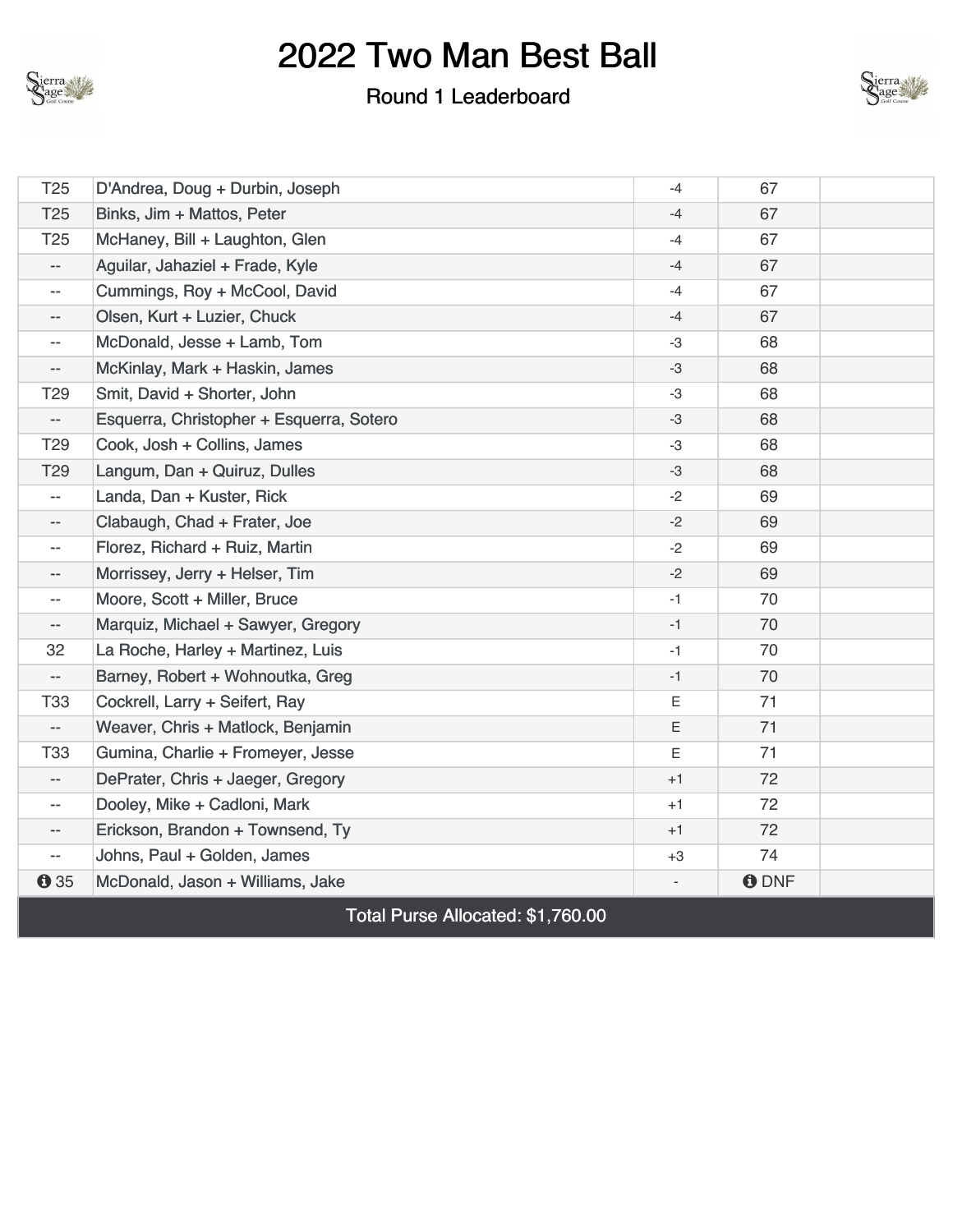

### Round 1 Leaderboard



[Skins Gross - Skins](https://cdn2.golfgenius.com/v2tournaments/8181402226011414931?called_from=&round_index=1)

| Player         | <b>Skins</b> | <b>Purse</b> | <b>Details</b> |
|----------------|--------------|--------------|----------------|
| Palad, Romel   |              | \$191.00     | Birdie on 14   |
| Canady, Paul   |              | \$191.00     | Birdie on 1    |
| Williams, Jake |              | \$191.00     | Eagle on 6     |
|                |              |              |                |

Total Purse Allocated: \$573.00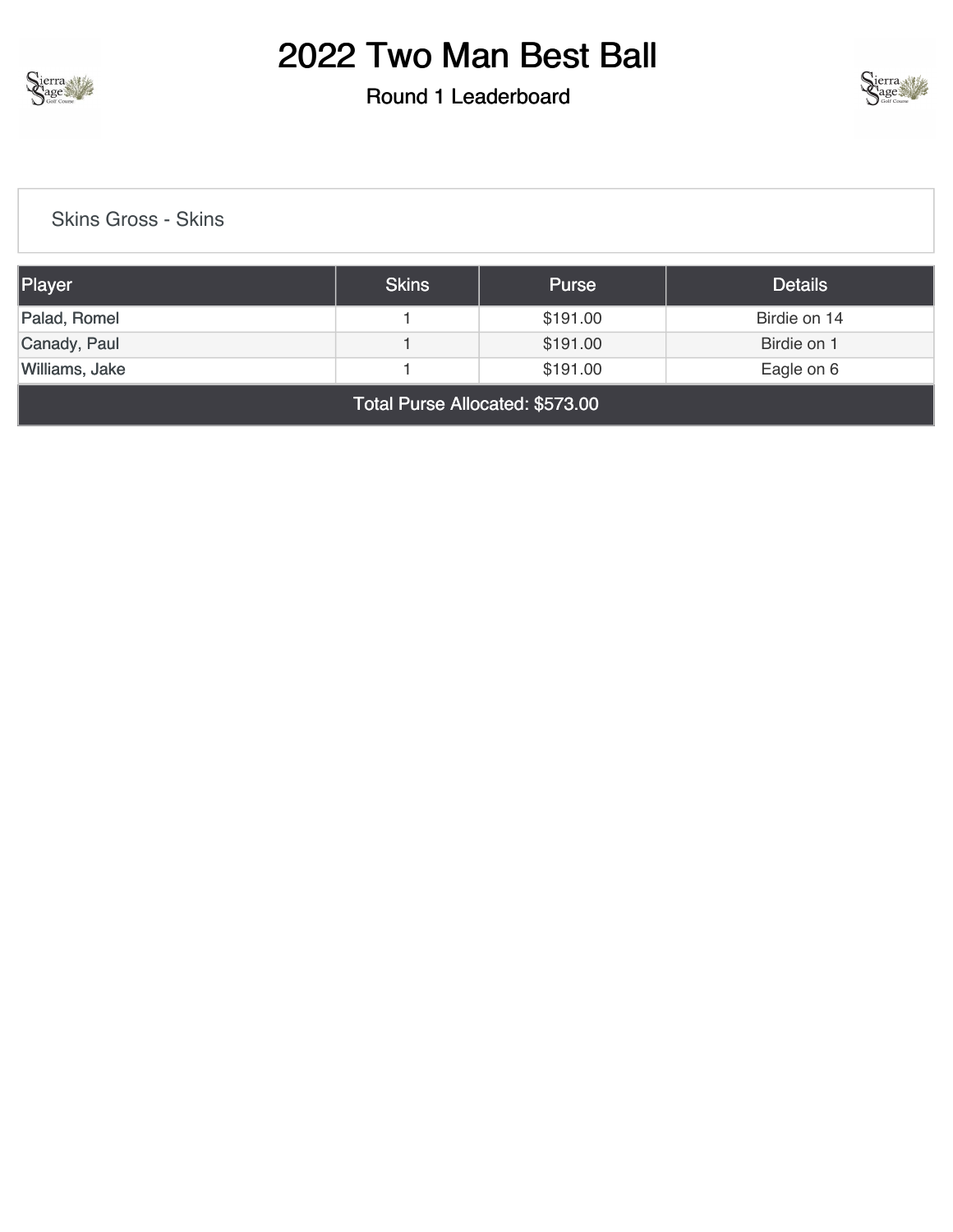

#### Round 1 Leaderboard



[Skins Net - Skins](https://cdn2.golfgenius.com/v2tournaments/8181402247419142548?called_from=&round_index=1)

| Player         | Skins | <b>Purse</b> | <b>Details</b> |
|----------------|-------|--------------|----------------|
| Egesdahl, Dan  |       | \$191.00     | Eagle on 1     |
| Williams, Jake |       | \$191.00     | Eagle on 6     |
| Bassi, Baljit  |       | \$191.00     | Eagle on 2     |

Total Purse Allocated: \$573.00